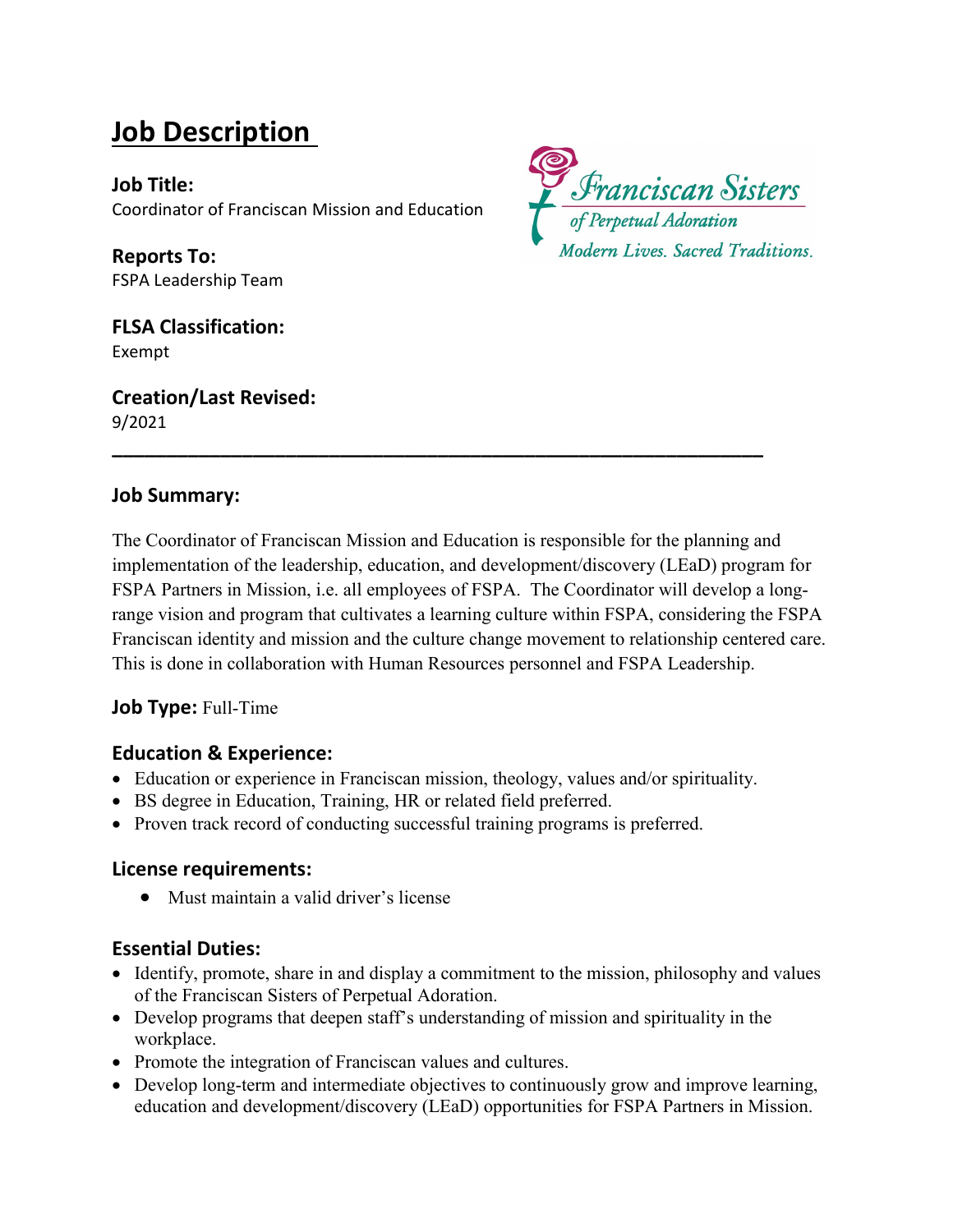- Plan and manage a schedule of LEaD programming for all FSPA staff.
- Collaborate with Partners in Mission to plan, create and implement annual staff education and programming.
- Collaborate with organizational leadership to develop succession plans.
- Work with individuals to develop personal development programs.
- Host train-the-trainer sessions as needed.
- Select appropriate educational methods or activities. Utilize a variety of methods to make continuous development an interesting and dynamic process.
- Encourage participation in off-campus education opportunities that would benefit both the staff member and the entire organization.
- Design and develop programs (outsourced and/or in-house). Engage internal and external presenters and experts.
- Design, prepare and order educational aids and materials.
- Communicate available programs and provide necessary program information.
- Conduct organization-wide training needs assessment and identify skills or knowledge gaps that may need to be addressed.
- Assess instructional effectiveness and determine the impact of training on staff knowledge, skills and abilities.
- Maintain updated staff development records.
- In collaboration with Human Resources and members of the respective work areas, develop and provide onboarding education for all new staff.
- Prepare the department annual budget and monitor financial resources with good judgment, as well as assist leaders/teams with budgeting for area training needs.
- Prepare and conduct an organizational cultural audit/survey periodically.
- Use known education principles and stay up-to-date on new training methods and techniques.
- Respond with sensitivity to people of diverse perspectives, ideas, backgrounds, lifestyles and ages fostering open communication and respect for all individuals.
- Show concern and respect for others by dealing with people in a collaborative, compassionate, sensitive, and responsive manner.
- Maintain professional and technical knowledge by attending educational workshops; reviewing professional publications; establishing personal networks; benchmarking state-ofthe-art practices, participating in professional societies.

# **\*\*Other Duties as Assigned\*\***

# **Knowledge, Skills, and Abilities:**

To perform this job successfully, an individual must be able to perform each essential duty satisfactorily. The requirements listed below are representative of the knowledge, skill, and/or ability required. Reasonable accommodations may be made to enable individuals with disabilities to perform the essential functions.

- Strong identification and/or experience with the mission, philosophy and values of the Franciscan Sisters of Perpetual Adoration.
- Excellent communication (verbal, written, and presentation/public speaking skills).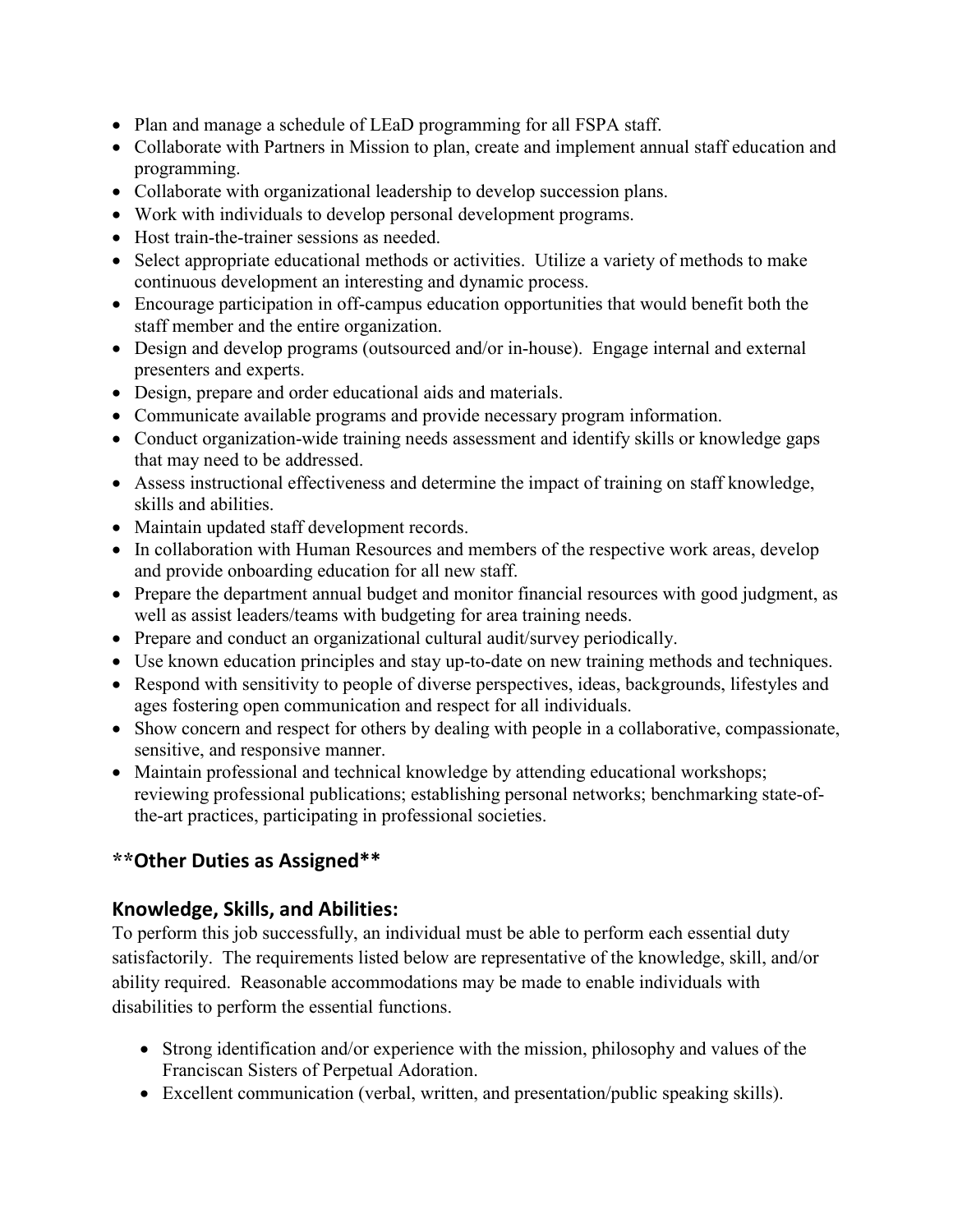- Strong computer skills along with the ability to operate media equipment.
- Knowledge of adult instructional and learning theory and implementation.
- Knowledge of learning management systems and web delivery tools.
- Knowledge of adult instructional and learning theory and principles.
- Strong interpersonal and problem-solving skills.
- Excellent leadership, coaching, skill development and motivational skills.
- Ability to work collaboratively with others in planning and implementing programs while, at the same time able to work independently.
- Ability to travel and work evening hours and weekends as necessary.

# **Physical Requirements:**

The physical demands described here are representative of those that must be met by an employee to perform the essential functions of this job successfully. Reasonable accommodations may be made to enable individuals with disabilities to perform the essential functions.

The physical demands described here are representative of those that must be met by an employee to perform the essential functions of this job successfully. While performing the duties of this job, the individual is regularly required to sit and talk or hear. The individual frequently is required to stand; walk; and use hands to finger, handle or feel. The individual is occasionally required to reach with hands and arms. The individual must frequently lift and/or move up to 25 pounds and occasionally lift and/or move up to 50 pounds. The correctable vision requirements include close vision, distance vision, color vision, peripheral vision, depth perception and ability to adjust focus.

# **Work Environment:**

The work environment characteristics described here are representative of those an employee encounters while performing the essential functions of this job. Reasonable accommodations may be made to enable individuals with disabilities to perform the essential functions.

Work is normally performed in a temperature-controlled office environment.

The noise level is usually quiet to moderate.

**Prerequisite:** Physical exam, Tuberculosis screening test, Drug screen, Criminal Background Check

# **Disclaimer clause**

The above statements are intended to describe the general nature and level of work required of the job. They are not meant to be an exhaustive list of all responsibilities, duties and skills required. FSPA reserves the right to change job responsibilities, duties and hours as needed.